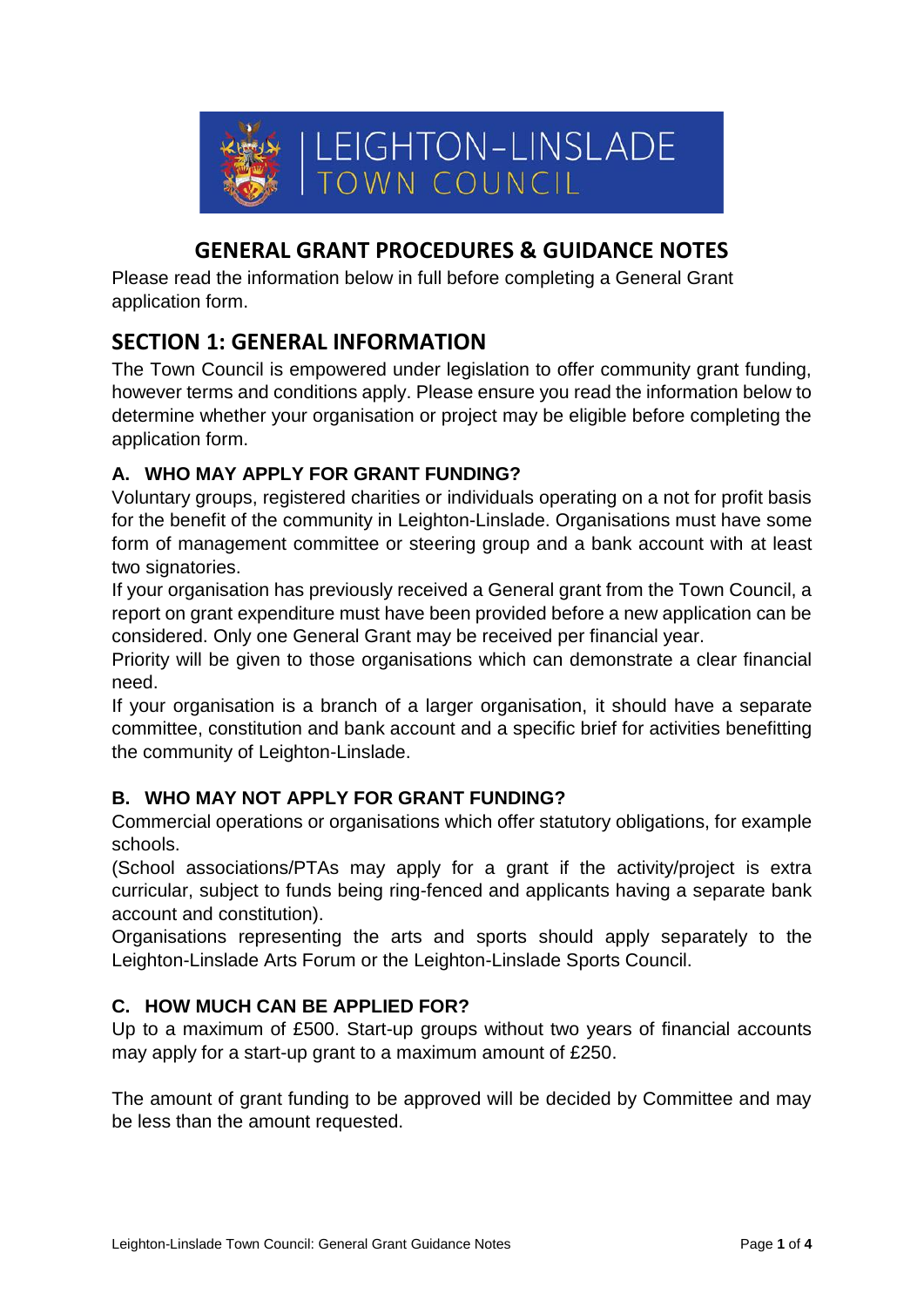### **D. WHAT TYPE OF PROJECTS CAN BE FUNDED?**

Projects or activities which can be **completed within a year** and **will directly benefit residents of Leighton-Linslade**. Priority may be given to projects or activities which support the Town Council's objectives and aspirations for the parish. The aims and objectives of the project should be clear and well defined.

#### **E. WHAT WILL NOT BE FUNDED?**

General revenue costs; loan repayments; rent; rates, council tax or utilities; insurance costs (other than public liability insurance); projects with high ongoing maintenance costs (unless the group can demonstrate it has the funds/skills to maintain them in future); religious or political groups (unless unrestricted community benefit can be demonstrated); activities that are part of statutory obligations, for example curricular activity in schools; activities that predominantly support people outside of Leighton-Linslade; projects which have already been completed or items already purchased.

#### **F. WHEN TO APPLY**

The deadline for first round applications for the financial year 2022-2023 is close of business (4:30pm) on **Monday, 25 April 2022**. Organisations which have already received a grant for this financial year may not re-apply for further funding.

#### **G. APPLICATION PROCEDURE**

Applications will be considered by the Grants & Awards Sub-Committee at a meeting to be held on **Monday, 9 May 2022** at 1930 hours. The meeting is open to the public and applicants are encouraged to attend. Applications will be assessed and decisions taken regarding the amount of any grant award by the Sub-Committee based on the available budget, the information provided, the benefit to the community and the sustainability of the project.

Written confirmation of the decisions taken will be provided within ten days of the meeting. Payment will normally be issued to successful applicants within a month of the meeting.

#### **H. TERMS AND CONDITIONS**

If there is a serious breach of terms & conditions, if the group ceases to operate before funds have been spent, or if a project does not proceed as planned, the grant will have to be repaid.

Anyone found to be acting dishonestly in making the application or spending the grant would be reported to the police and might face prosecution.

All applications will be considered by the relevant Committee, where decisions are made to approve or refuse applications. The amount of grant funding to be approved may be less than the amount requested. Meetings are open to members of the press and public, with meeting minutes published on the Town Council's website.

A grant may only be used for the purpose set out in the application form and it cannot be given to any other group.

Recognition of any grant made by the Town Council must be made in any publicity and in the group's accounts.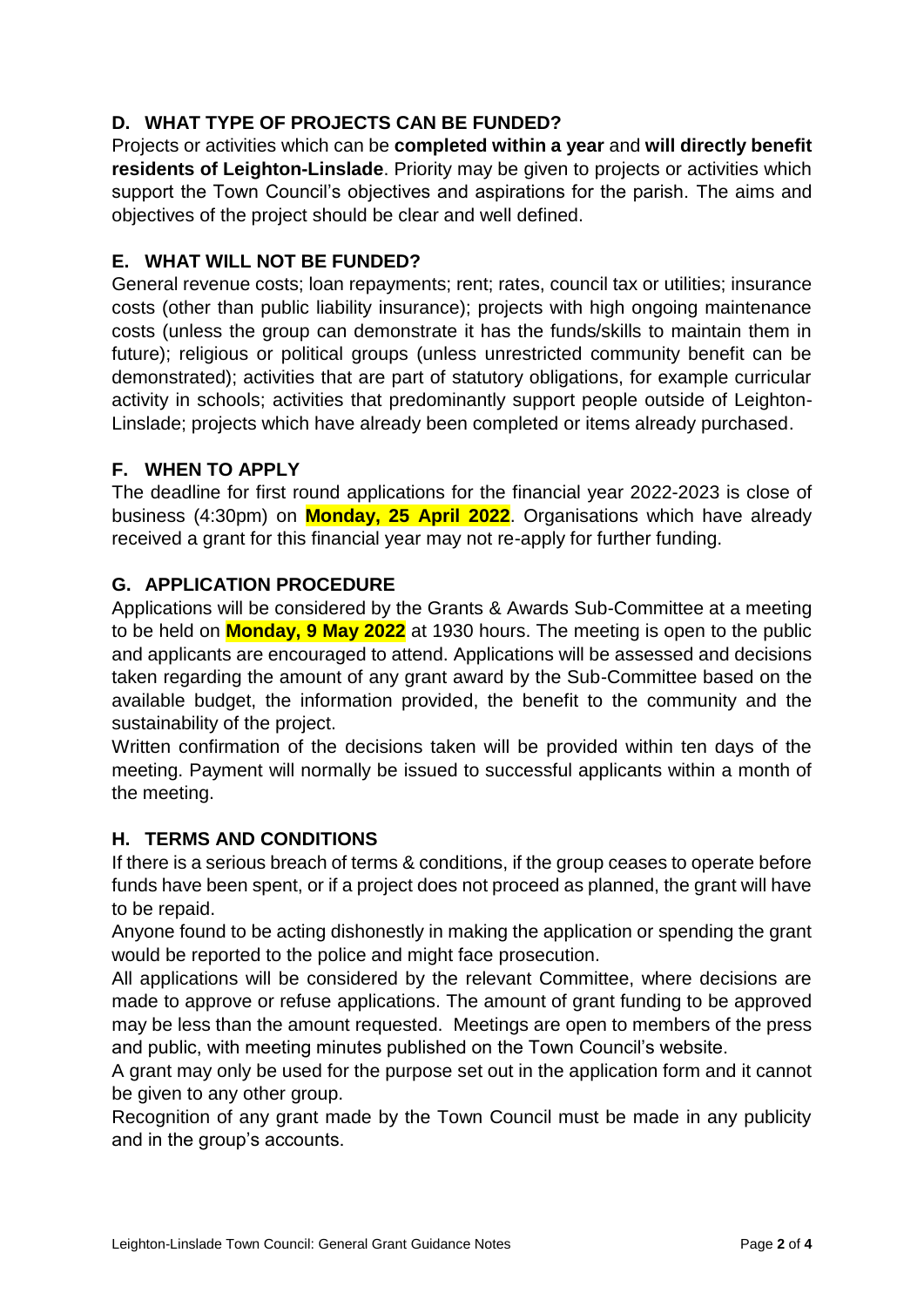The Town Council may ask you to attend the meeting at which the application will be considered and/or to attend a reception to receive the cheque.

The Town Council reserves the right to amend any policy, procedures and assessment criteria for grants at any time.

## **SECTION 2: GUIDANCE NOTES ON COMPLETING THE APPLICATION FORM**

| <b>SECTION 1: ORGANISATION AND APPLICANT DETAILS</b> |                                                                          |                                                                                                                                                                                                                                                                                                                                                                                                                                                                                                                                                                                                                                                                |  |
|------------------------------------------------------|--------------------------------------------------------------------------|----------------------------------------------------------------------------------------------------------------------------------------------------------------------------------------------------------------------------------------------------------------------------------------------------------------------------------------------------------------------------------------------------------------------------------------------------------------------------------------------------------------------------------------------------------------------------------------------------------------------------------------------------------------|--|
| Question<br>no.                                      | Question                                                                 | Guidance notes                                                                                                                                                                                                                                                                                                                                                                                                                                                                                                                                                                                                                                                 |  |
| $1 - 11$                                             | Organisation<br>details                                                  | Please ensure you have completed all fields and<br>provided accurate contact details for the main<br>contact person.<br>Organisations must be non-commercial and<br>primarily serve residents of Leighton Buzzard and<br>Linslade. Organisations must have a constitution or<br>agreed set of rules.<br>If your organisation is affiliated to a larger or<br>national organisation, please confirm whether<br>accounts are held separately.<br>If your organisation works with children or<br>vulnerable adults, please confirm that relevant<br>safeguarding policies are in place.                                                                           |  |
| 12                                                   | Independent<br>referee                                                   | This should be someone who is familiar with the<br>organisation and/or project, but is not a<br>member/representative of that organisation.<br>Referees will only be contacted if deemed<br>necessary by officers.                                                                                                                                                                                                                                                                                                                                                                                                                                             |  |
| $13 - 20$                                            | <b>Financial details</b><br>and amount of<br>grant funding<br>requested. | Please provide as much information as possible.<br>The grant does not need to be a "rounded up"<br>figure; if your organisation has a specific quote,<br>please enclose this and specify the exact figure. We<br>will consider whether project costs are appropriate<br>and realistic.<br>Priority may be given to organisations which can<br>demonstrate their own fundraising activity,<br>additional sources of income for the project and/or a<br>contribution in kind (e.g. volunteer time).<br>Organisations must have a separate bank account<br>with at least two signatories.<br>Payment of grant funding will be made by cheque or<br>bank transfer. |  |
| $21 - 22$ .                                          | Project details                                                          | Please tell us clearly and concisely the nature of<br>your project/activity.<br>Projects should demonstrate a clear benefit to<br>residents of the parish.                                                                                                                                                                                                                                                                                                                                                                                                                                                                                                     |  |